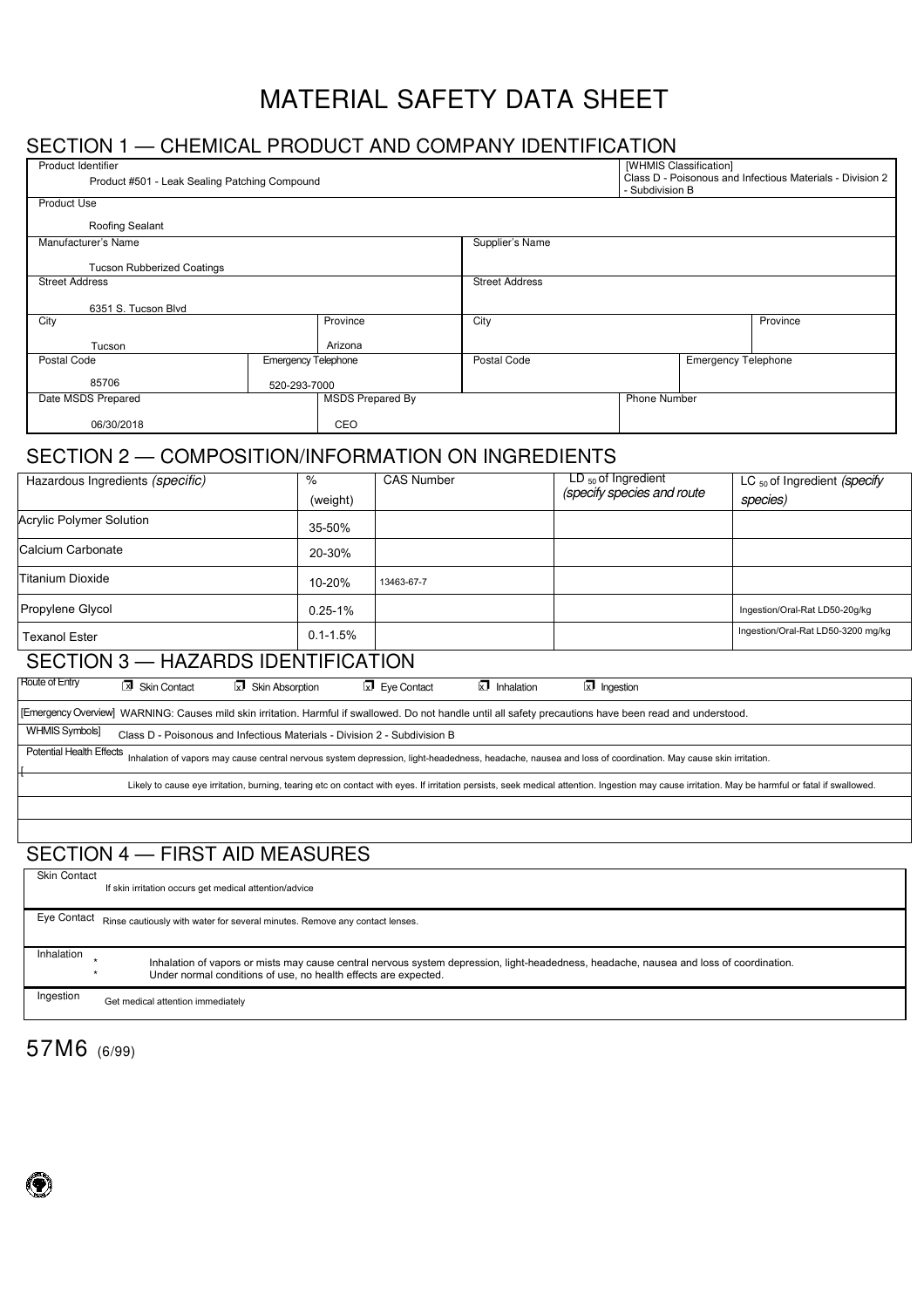### *Product Identifier*– 2 –

## SECTION 5 — FIRE FIGHTING MEASURES

| Flammable                            |               | If yes, under which conditions?                                                                                                                |                                     |
|--------------------------------------|---------------|------------------------------------------------------------------------------------------------------------------------------------------------|-------------------------------------|
| $\Box$ Yes                           | $\sqrt{x}$ No |                                                                                                                                                |                                     |
| Means of Extinction                  |               |                                                                                                                                                |                                     |
| Water spray, fog or regular foam     |               |                                                                                                                                                |                                     |
| Flashpoint (° C) and Method          |               | Upper Flammable Limit (% by volume)                                                                                                            | Lower Flammable Limit (% by volume) |
| >241 degrees F                       |               |                                                                                                                                                |                                     |
| Autoignition Temperature (°C)        |               | Explositon Data — Product containers may rupture when exposed to extreme heat. Precautions should be taken<br>to prevent release of materials. |                                     |
| <b>Hazardous Combustion Products</b> |               |                                                                                                                                                |                                     |
|                                      |               | Non-combustible, substance itself does not burn but may decompose upon heating to produce toxic fumes.                                         |                                     |
| [NFPA]                               |               |                                                                                                                                                |                                     |

## SECTION 6 — ACCIDENTAL RELEASE MEASURES

## Leak and Spill Procedures

Do not touch damaged containers or spilled material unless wearing appropriate<br>protective clothing.<br>Isolate the area and contain the spilled material. Persons not wearing the appropriate<br>PPE should be removed from the area Absorb or cover with dry earth, sand or other non-combustible material and transfer to<br>containers.<br>Use appropriate Personal Protective Equipment (PPE)<br>Avoid contact with strong oxidizing agents and acids

## SECTION 7 — HANDLING AND STORAGE

Handling Procedures and Equipment

KEEP OUT OF THE REACH OF CHILDREN! Keep containers tightly closed when not in use

Storage Requirements

Avoid extreme temperatures and freezing. Keep container/package tightly closed and in a well-ventilated place.

## SECTION 8 — EXPOSURE CONTROL / PERSONAL PROTECTION

|                                           | Result                                                                                                                                                                                                     | <b>Canada Ontario</b>          | <b>Mexico</b>        | <b>NIOSH</b>                                                   | <b>OSHA</b>                                                        |
|-------------------------------------------|------------------------------------------------------------------------------------------------------------------------------------------------------------------------------------------------------------|--------------------------------|----------------------|----------------------------------------------------------------|--------------------------------------------------------------------|
| Propylene Glycol<br>$(57-55-6)$           | 50 ppm TWAEV (total<br>aerosol and vapour); 155<br>mg/m3 TWAEV (total<br>aerosol and vapour); 10<br><b>TWAs</b><br>mg/m3 TWAEV (for<br>assessing the visibility in a<br>work environment, aerosol<br>only) |                                | Not established      | Not established                                                | Not established                                                    |
|                                           |                                                                                                                                                                                                            |                                |                      |                                                                |                                                                    |
| Titanium Dioxide<br>$(13463 - 67 - 7)$    | <b>TWAs</b>                                                                                                                                                                                                | 10 mg/m3 TWAEV (total<br>dust) | 10 mg/m3 TWA (as Ti) | Not established                                                | 15 mg/m3 TWA (total dust)                                          |
| <b>Isopropyl Alcohol</b><br>$(67-63-0)$   |                                                                                                                                                                                                            | TWAs 980 mg/m3                 | 900 mg/m3            | 980 mg/m3                                                      | 980 mg/m3                                                          |
| Calcium<br>Carbonate<br>$(1317 - 65 - 3)$ |                                                                                                                                                                                                            | TWAs INot established          | 10 mg/m $3$ TWA      | 10 mg/m3 TWA (total<br>dust); 5 mg/m3 TWA<br>(respirable dust) | 15 mg/m3 TWA (total<br>dust); 5 mg/m3 TWA<br>(respirable fraction) |

Personal Protective Equipment  $\boxed{3}$  Gloves  $\boxed{7}$  Respirator  $\boxed{3}$  Eye  $\boxed{3}$  Footwear  $\boxed{3}$  Clothing  $\boxed{7}$  Other  $\Box$  Respirator

If checked, please specify type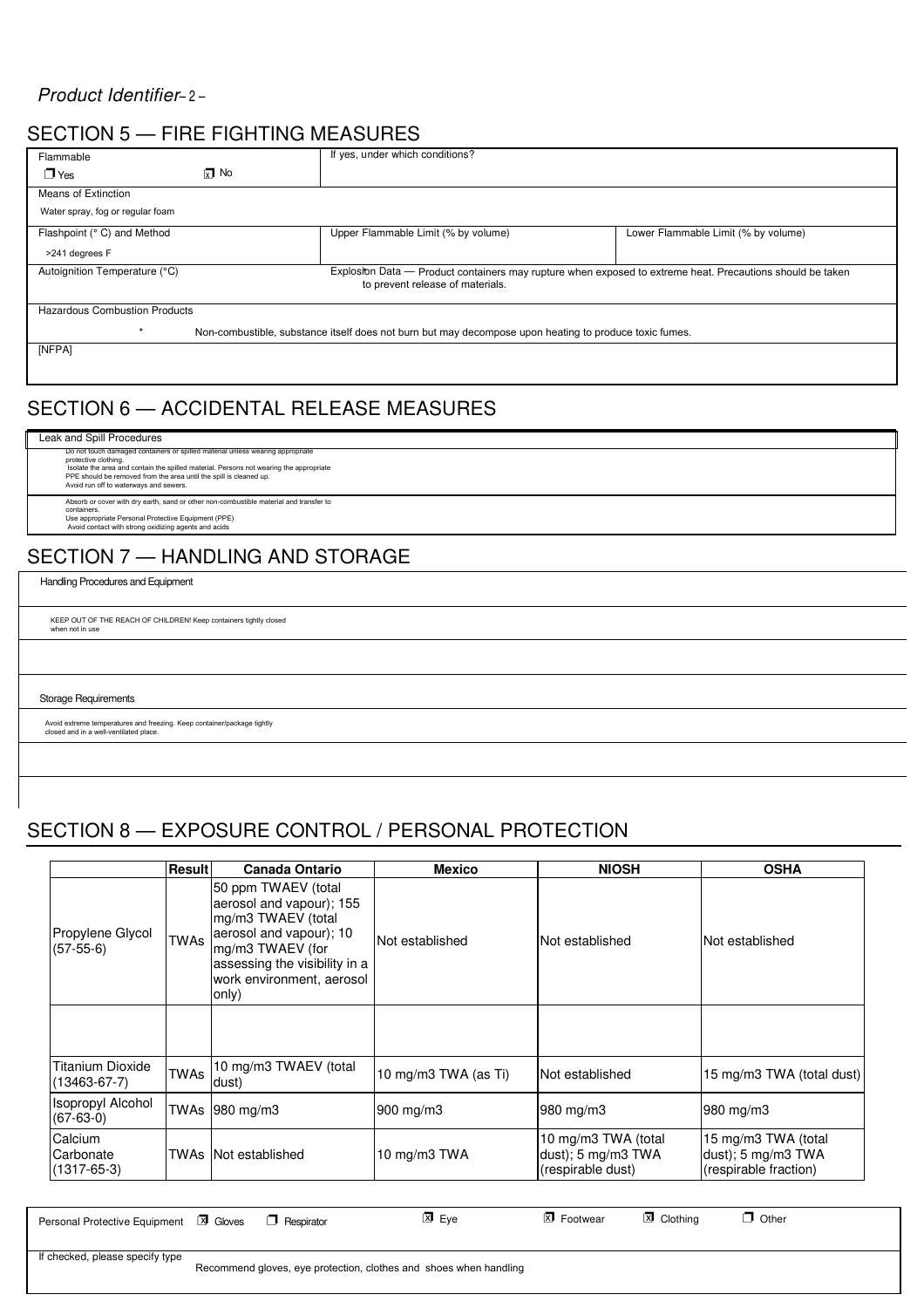### *Product Identifier*– 3 –

## SECTION 9 — PHYSICAL AND CHEMICAL PROPERTIES

| <b>Physical State</b>   | Odour and Appearance                  | Odour Threshold (ppm)  |
|-------------------------|---------------------------------------|------------------------|
| Liquid                  | Paint like order                      | No Data                |
| <b>Specific Gravity</b> | Vapour Density (air = $1$ )           | Vapour Pressure (mmHg) |
| >1.28                   | >1                                    | No Data                |
| <b>Evaporation Rate</b> | Boiling Point (° C)                   | Freezing Point (° C)   |
| $<$ 1                   | >200 degrees F                        | <32 Degrees F          |
| рH                      | Coefficient of Water/Oil Distribution | [Solubility in Water]  |
| >8.5                    |                                       |                        |

## SECTION 10 — STABILITY AND REACTIVITY

| <b>Chemical Stability</b>              | If no, under which conditions? |                             |  |  |  |
|----------------------------------------|--------------------------------|-----------------------------|--|--|--|
| ⊠ Yes □ No                             |                                |                             |  |  |  |
| Incompatibility with Other Substances  | If yes, which ones?            |                             |  |  |  |
| <b>⊠</b> Yes □ No                      | $\star$                        | Strong oxidizers and acids. |  |  |  |
|                                        |                                |                             |  |  |  |
|                                        |                                |                             |  |  |  |
|                                        |                                |                             |  |  |  |
|                                        |                                |                             |  |  |  |
| Reactivity, and under what conditions? |                                |                             |  |  |  |
| Avoid Excessive heat and freezing.     |                                |                             |  |  |  |
|                                        |                                |                             |  |  |  |

Hazardous Decomposition Products

No known issues under normal usage conditions.

## SECTION 11 — TOXICOLOGICAL INFORMATION

| <b>Effects of Acute Exposure</b> | Titanium Dioxide (10% TO 20%) 13463-67-7<br>Acute Toxicity: orl-rat TDLo:60 gm/kg;                                                                                    |
|----------------------------------|-----------------------------------------------------------------------------------------------------------------------------------------------------------------------|
|                                  | Irritation: skn-hmn 300 ug/3D-I MLD<br>Propylene Glycol (0.25% TO 1%) 57-55-6<br>Acute Toxicity: orl-rat LD50:20 gm/kg; skn-hmn TCLo:10 pph; skn-hmn TDLo:5           |
|                                  | <del>mg/kg/7D-t;</del><br>Irritation: skn-hmn 500 mg/7D MLD<br>Texanol Ester (0.1% TO 1.5%) 25265-77-4 Acute Toxicity: orl-rat LD50:3200 mg/kg; ihl-rat LC :>3500 mg/ |
| Effects of chronic exposure      | m3/6H<br>No Data Available                                                                                                                                            |

### *Product Identifier*– 4 –

## SECTION 12 — ECOLOGICAL INFORMATION

[Aquatic Toxicity] No Data Avaliable

## SECTION 13 — DISPOSAL CONSIDERATIONS

Waste Disposal

Dispose in accordance with local regulations